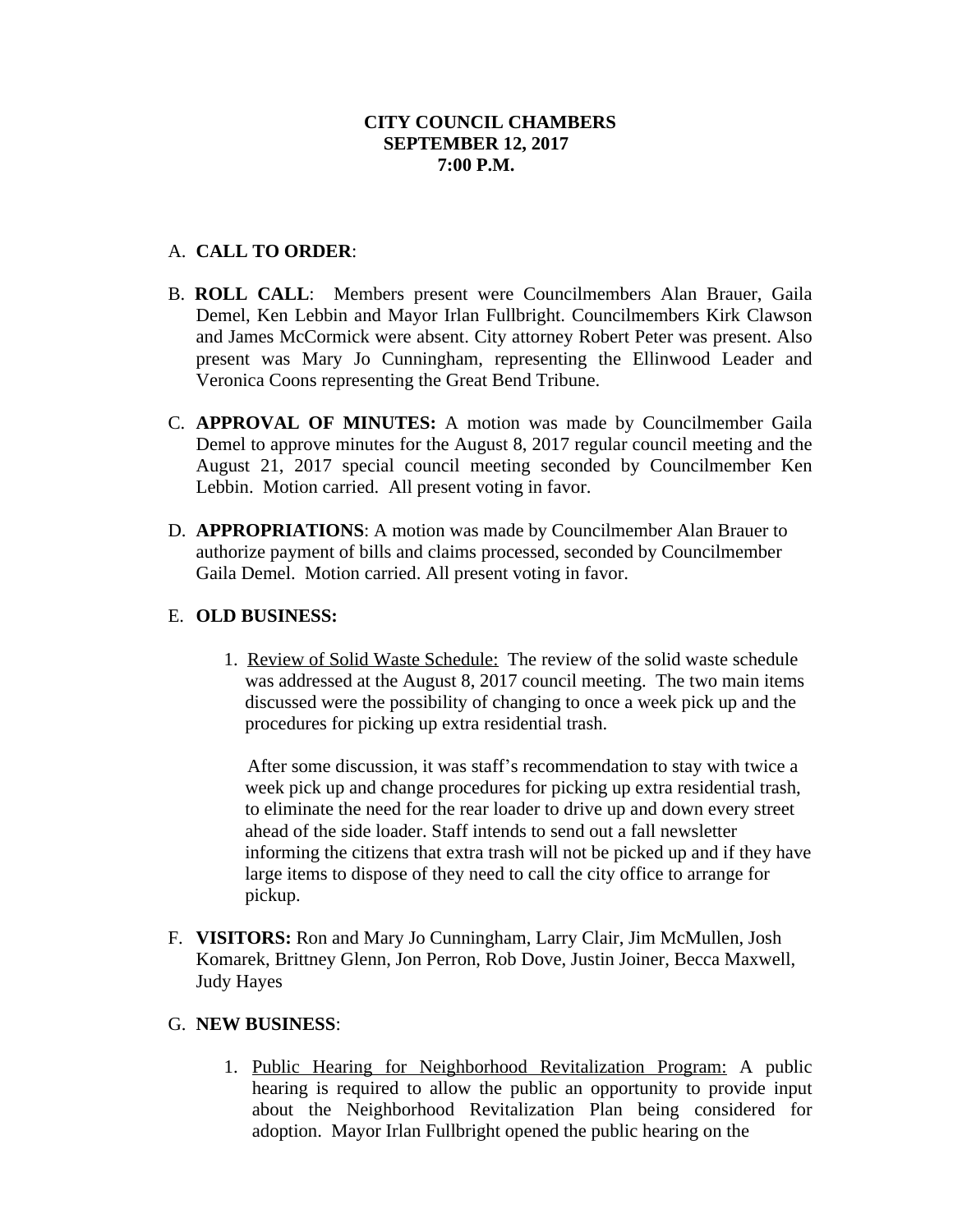Neighborhood Revitalization Plan at 7:15 p.m. After hearing no comments, Mayor Irlan Fullbright declared the public hearing closed at 7:17 p.m.

2. Consider Adopting Resolution of NRP Findings: Presented to council was Resolution 91217A adopting certain findings pursuant to K.S.A. 12- 17,116 regarding conditions existing in the City of Ellinwood, Kansas, supporting the establishment of a Neighborhood Revitalization Plan.

A motion was made by Councilmember Ken Lebbin to adopt Resolution 91217A, seconded by Councilmember Alan Brauer. Motion carried. All present voting in favor.

3. Consider Adoption of Resolution of Neighborhood Revitalization Plan: Presented to council was a copy of the Neighborhood Revitalization Plan (NRP) and Resolution 91217B adopting the Revitalization Plan and Designating Revitalization Area. The proposed plan would be retro-active to January 1, 2017 and provide for an expiration date of December 31, 2021. The plan would include a designated area on the map as Tier 1, with the remainder of the City as Tier 2, and provide rebate formulas of Tier 1 and Tier 2 as follows:

Tier  $1 - 8$  year plan – 3 years @ 80%, 3 years @ 60% and 2 years @ 40% Tier  $2 - 5$  year plan – 80% the first year, 70% second year, 60% third year, 50% fourth year and 40% the final year.

A motion was made by Councilmember Alan Brauer to adopt Resolution 91217B as presented, seconded by Councilmember Gaila Demel. Motion carried. All present voting in favor

4. Consider Adopting NRP Ordinance: Presented to council was Ordinance 2017-7 adopting a Neighborhood Revitalization Plan, designating a revitalization area, and approving an Interlocal Agreement.

A motion was made by Councilmember Gaila Demel to adopt Ordinance 2017-7 as presented, seconded by Councilmember Alan Brauer. Motion carried. All present voting in favor.

5. Consider Adopting NRP Interlocal Agreement: Presented to council was an Interlocal Agreement with the City of Ellinwood, the Board of Commissioners of Barton County, Unified School District 355, Barton County Community College and the Ellinwood Hospital District.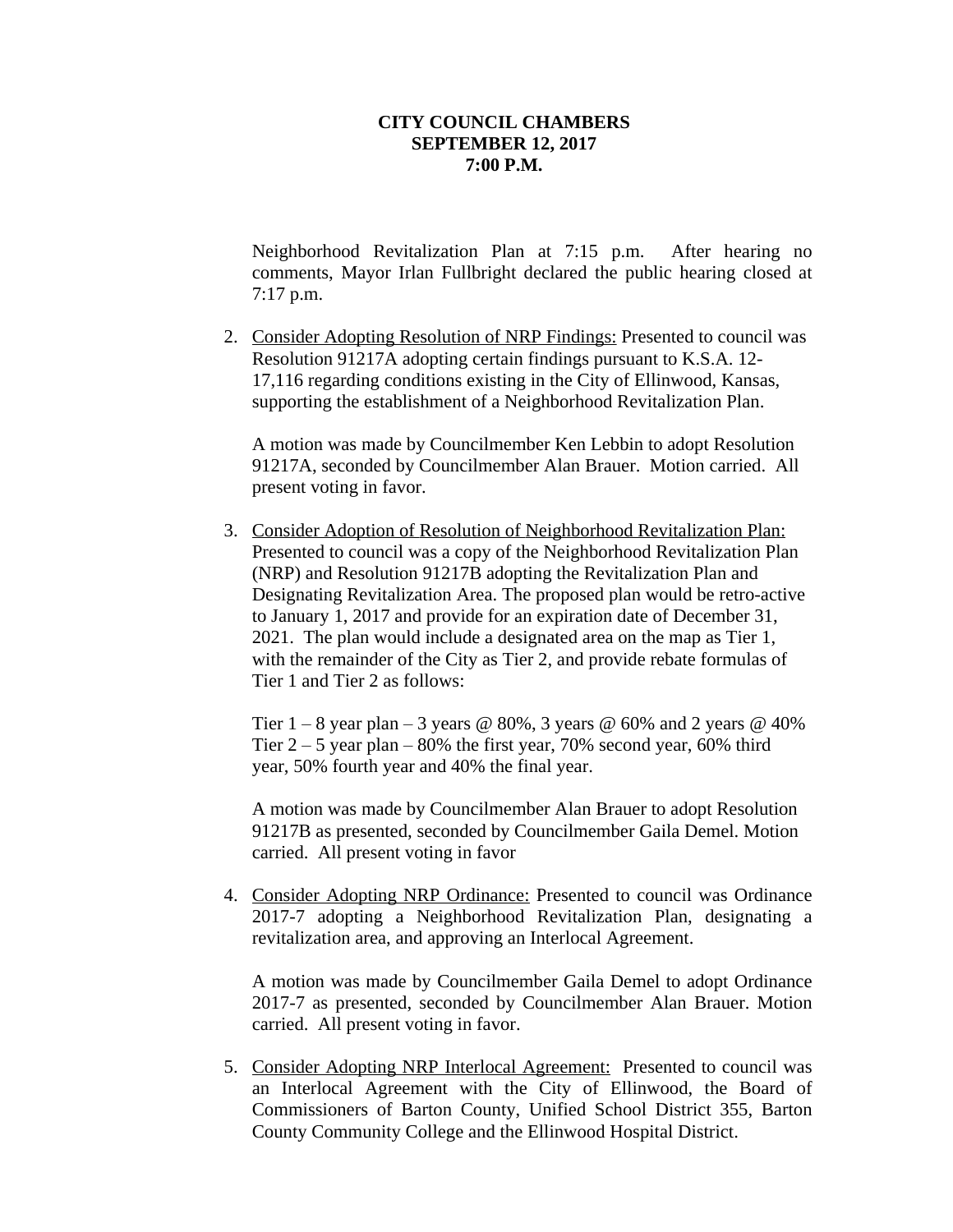A motion was made by Councilmember Alan Brauer to adopt the Interlocal Agreement as presented, seconded by Councilmember Gaila Demel. Motion carried. All present voting in favor.

- 6. Ellinwood Historical Society: Staff has received a letter from the Ellinwood Historical Society requesting they have some involvement in the discussion of the maintenance and replacement of the brick streets in town. Staff explained a letter was sent to Joyce Schulte, president of the Ellinwood Historical Society informing them they were on the September agenda, however Mrs. Schulte was on vacation and didn't receive the letter before the meeting. Therefore, the consensus of the council was to table the issue until the next meeting.
- 7. Consider Sale of Airport Office: In a previous city council meeting, the consensus of the council was to sell the office building at the airport. Staff's recommendation is to sell the building and the attached septic system. The building was advertised and sealed bids were received. One bid was received from Mike Yagel in the amount of \$1200. Staff also explained a lease on the ground will need to be executed

A motion was made by Councilmember Gaila Demel to approve the sale of the airport office building and the attached septic system to Mike Yagel in the amount of \$1200, seconded by Councilmember Alan Brauer. Motion carried. All present voting in favor.

8. Sunflower Bank Sidewalk Replacement Request: Becca Maxwell with Sunflower Bank was present and explained to council that the bank recently replaced the sidewalk in front of the bank because it was in bad condition and in order to do other improvement to their entrance area they needed to remove and replace the old concrete. In removing the sidewalk, it required the removal of the flower planter located at this location. Sunflower Bank is requesting permission from council to not replace the flower planter.

Council discussed concerns and procedures for future sidewalk replacement to ensure uniformity and discussed options for flower planters. The issue tabled for the time being.

9. Consider Adopting Public Utilities Regulatory Policies Act Ordinance: Presented to Council was Ordinance 2017-8 authorizing filing of application with the Federal Energy Regulatory Commission (FERC) by the Kansas Power Pool (KPP), a municipal energy agency, on behalf of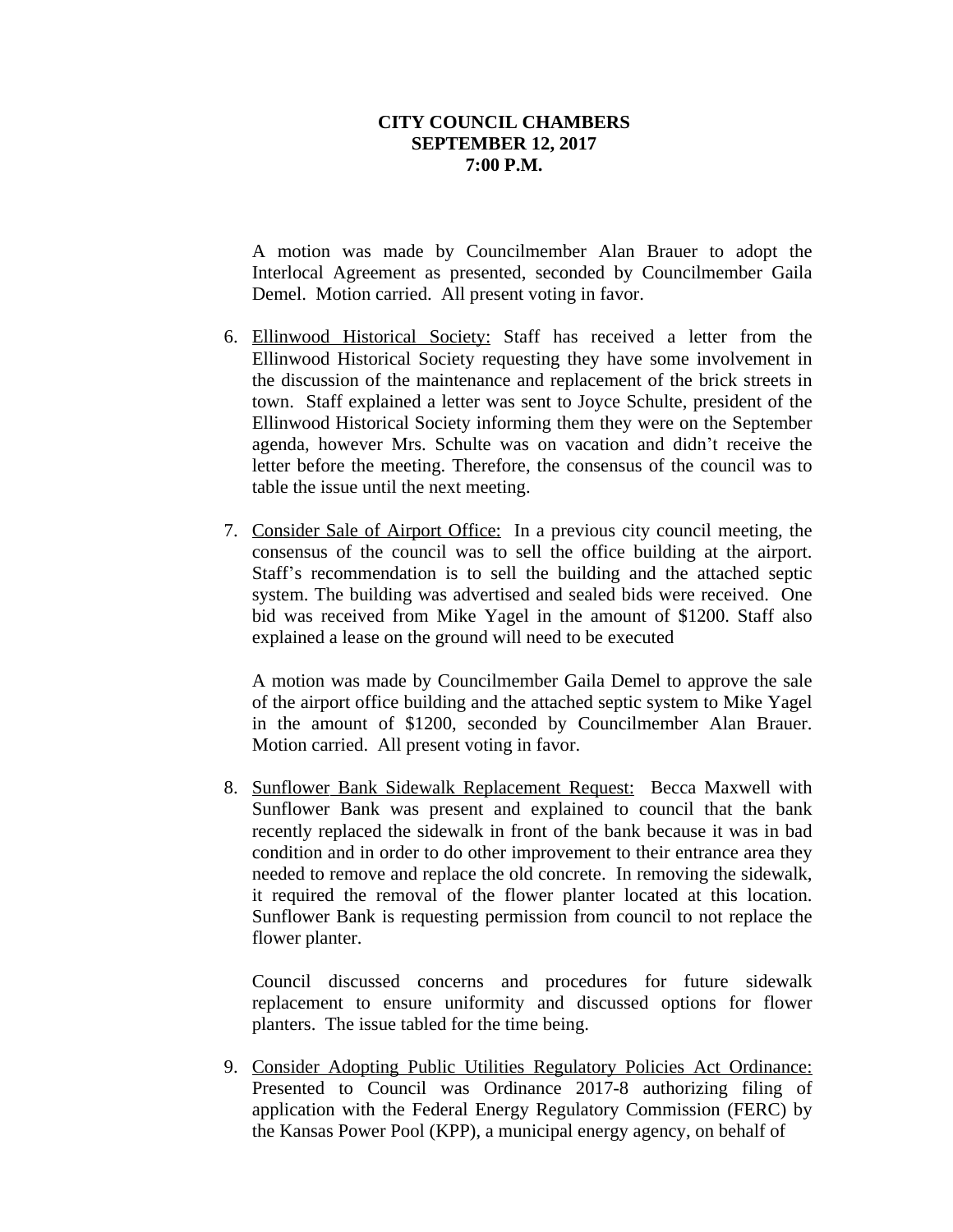the City of Ellinwood, Kansas, a member city of KPP, for waiver of City's must-purchase requirement under the Public Utility Regulatory Policies Act of 1978 (PURPA) and adopting rules for compliance with FERC's PURPA regulations.

A motion was made by Councilmember Ken Lebbin to adopt Ordinance 2017-8, seconded by Councilmember Alan Brauer. Motion carried. All present voting in favor.

10. Health Insurance Renewal: The City's health insurance policy is up for renewal on November 1<sup>st</sup>. Currently the City has the Gold Level Blue Care Premier SG Choice Plan, which is a traditional health insurance package with a \$1500/\$3000 deductible, 20% coinsurance, office copays and prescription copays, and a maximum out of pocket of \$3500/\$7000. The premiums for this policy are aged based, therefore, every employee's premium is different. Currently the City pays 100% of the employee premium, including dental and 77% of the premium for spouse and dependents. The renewal policy includes 2 changes to the current policy, including an increase in the maximum out of pocket to \$4500/\$9000 and a change to the Advance Imaging, where the current co-pay of \$200 for these services has been removed and all costs are subject to deductible and co-insurance. The renewal premium for the current health and dental insurance has increased 3.44%. The 2018 budget included a 15% increase for health insurance.

A motion was made by Councilmember Gaila Demel to approve the renewal of the Blue Care Premier SG Choice policy and the dental insurance policy and to continue the city contribution of 100% for employee premiums and 77% for dependent/spouse premiums. Councilmember Alan Brauer seconded the motion. Motion carried. All present voting in favor.

11. Consider Computer Replacement and PLC Upgrade at Sewer Plant: The Sewer Treatment Plant was built in 1997 and the current computer and accessory control equipment is part of the remaining original equipment. Staff is starting to experience problems with this vital part of the plant. If this equipment were to fail, the result would be manual 24 hour operation of the plant, until equipment could be replaced. The cost of replacing the supervisory control and data acquisition (SCADA) computer is \$5,272. Staff is also requesting council to consider the purchase of a used Programmable Logic Controller (PLC) for \$1,275.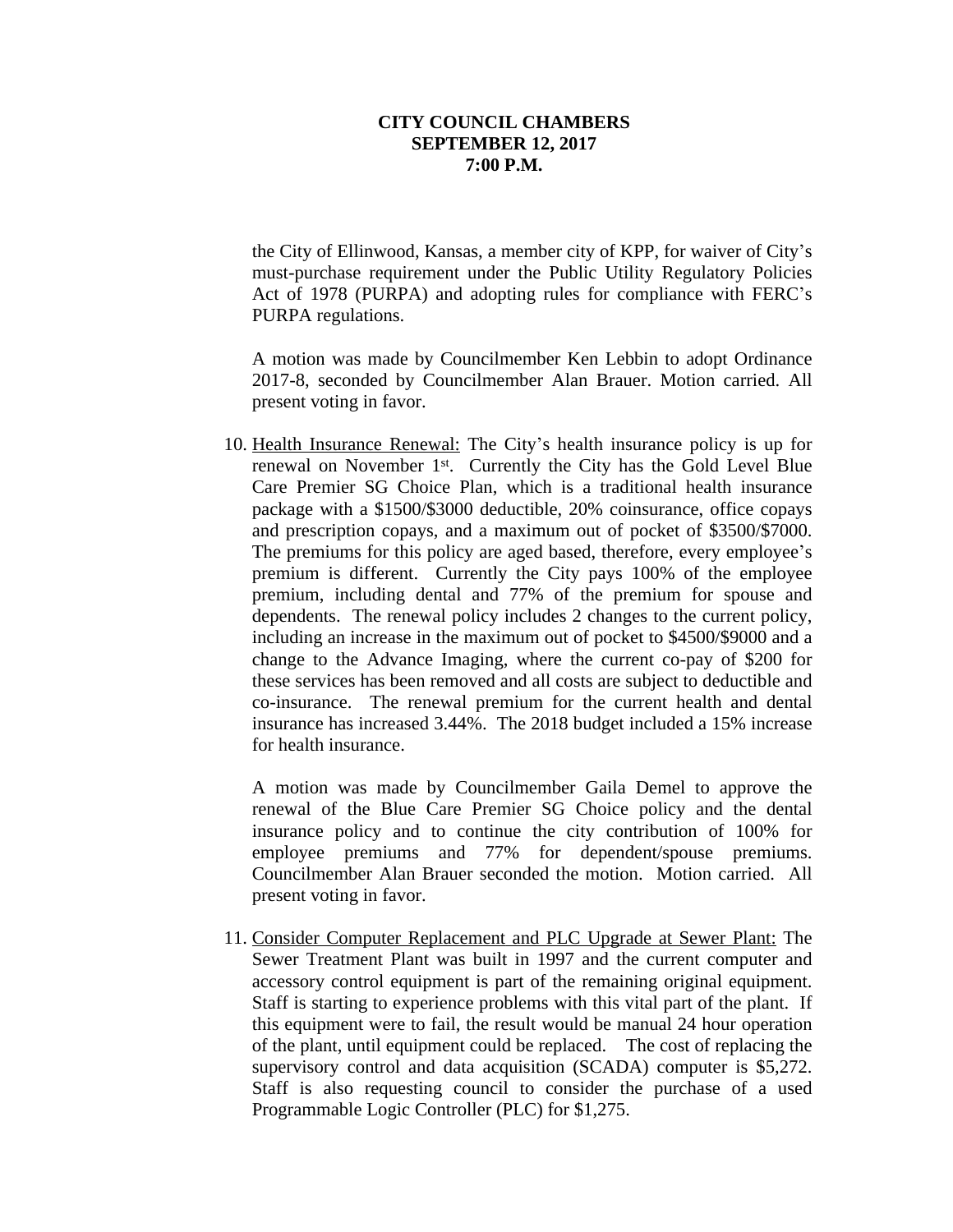A motion was made by Councilmember Ken Lebbin to approve the purchase of a supervisory control and data acquisition (SCADA) computer in the amount of \$5,272 and a used programmable logic controller (PLC) for \$1,275, seconded by Councilmember Gaila Demel. Motion carried. All present voting in favor.

12. Consider Bids for City Office Remodel: Staff reported bid proposals were sent out to local contractors for the City Office remodel project. Two sealed bids were received. Staff expressed concerns that the original bid specification sheet lacked certain details and requested council to reject the two bids, and allow staff to re-bid after submitting a new bid specification sheet.

A motion was made by Councilmember Alan Brauer to reject all bids and allow city staff to re-bid the project with a new more detailed bid specification sheet, seconded by Councilmember Ken Lebbin. Motion carried. All present voting in favor.

13. Discussion of General Obligation Bond: Presented to council for review were several bond re-payment options submitted by Greg Vahrenberg of Piper Jaffray. These options include several that allow for lowering of the mill levy in 5 years, to allow the future council the availability to fund another project at that time. Also included in the scenarios, are differing projected assessed valuation increases.

Staff feels the 1% increase in assessed valuation is a realistic trend and requests council consider a 13 year payout. The consensus of council was to table this issue until a future meeting when all councilmembers are present.

14. Consideration of Authorizing Resolution for Bond Sale: Presented to council was a resolution, authorizing and providing for the public sale of the City's General Obligation Bonds, Series 2017, in a total principal amount of approximately \$1,250,000; setting forth the details of said public sale; and providing for the giving of notice therof.

The consensus of council was to table this issue until a future meeting when all councilmembers are present.